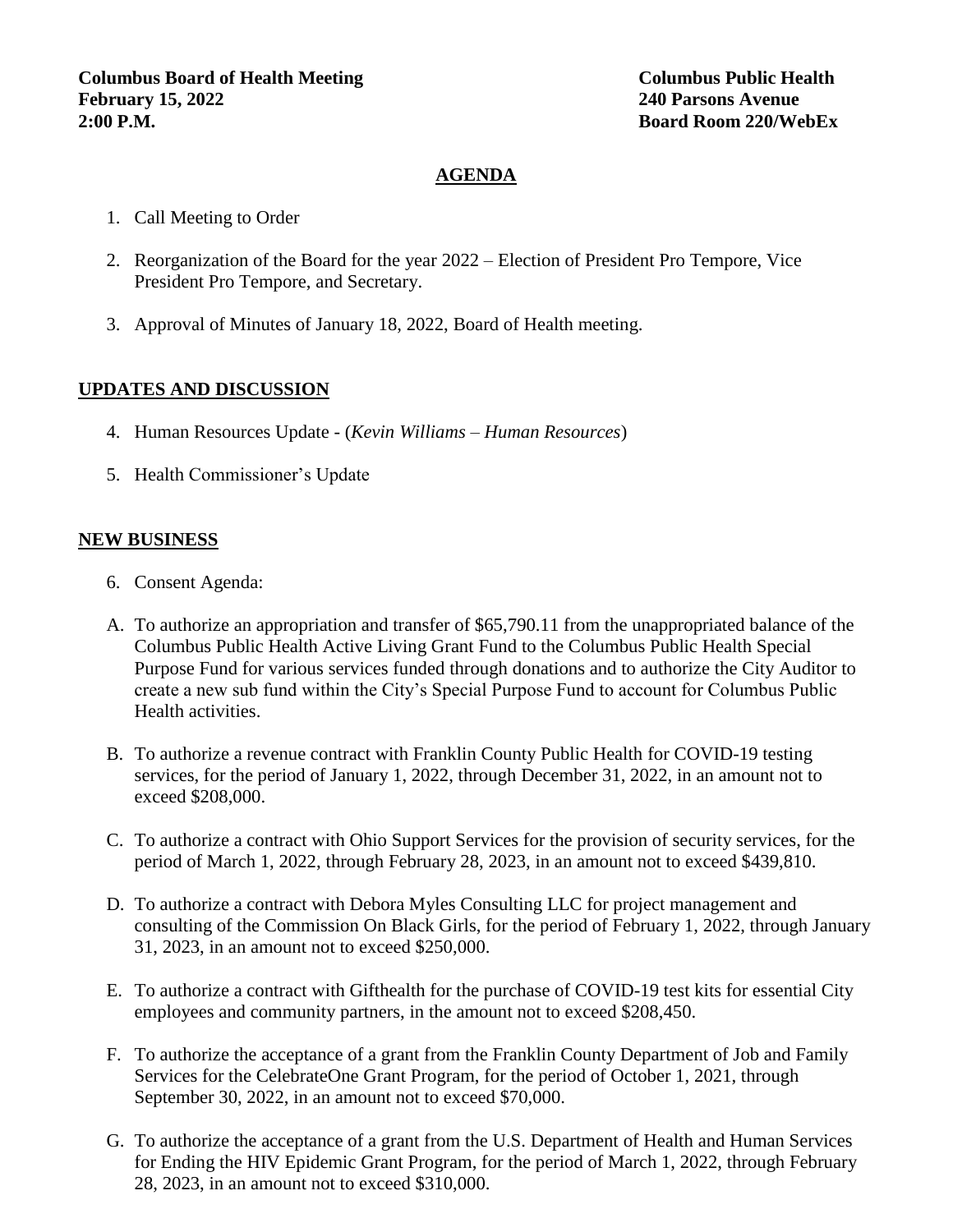- H. To authorize Resolution No. 22-04 to amend the Health Administrative Compensation Plan (HACP) by amending several sections of the Health Administrative Compensation Plan, to update or modify language, to modify and clarify certain benefits consistent with other City of Columbus compensation plans.
- I. To authorize Resolution No. 22-05 to provide the Board of Health authority to enter into contracts and empowers the Health Commissioner and Assistant Health Commissioners to act on the Board's behalf.

## ADDICTION SERVICES

- 7. To authorize a contract with Equitas Health to continue the harm reduction program called Safe Point, for the period of January 1, 2022, through December 31, 2022, in an amount not to exceed \$350,000.
- 8. To authorize a contract with Columbus Neighborhood Health Center, Inc.(dba PrimaryOne Health) for the provision of primary health care services, for the period of January 1, 2022, through December 31, 2022, in an amount not to exceed \$4,299,110.
- 9. To authorize a grant application and subsequent grant acceptance from the Commission on Minority Health for the Local Minority Health FY23 Grant Program, for the period of July 1, 2022, through June 30, 2023, in an amount of \$100,000 and any additional funds appropriated.

#### ENVIRONMENTAL HEALTH

- 10. To approve Resolution No. 22-02, which amends Columbus City Health Code Chapter 251.03 (a) in regards to the food service operation and retail food establishment fees in accordance with the State of Ohio Uniform Food Safety Code, law and rules.
- 11. To authorize Resolution No. 22-03 to accept a Water Pollution Control Loan Fund Agreement from the Ohio Environmental Protection Agency for the Water Pollution Control grant program, for the period of April 30, 2022, through November 30, 2023, in an amount not to exceed \$150,000.

#### FAMILY HEALTH

12. To authorize the acceptance of a grant from the Ohio Department of Health for the Ohio Equity Institute 2.0 Grant Program, for the period of January 1, 2022, through December 31, 2022, in an amount not to exceed \$722,375.

#### POPULATION HEALTH

13. To authorize the acceptance of a grant from the Ohio Department of Health for the COVID-19 Vaccine Grant Program, for the period of January 1, 2022, through June 30, 2023, in an amount not to exceed \$1,326,806.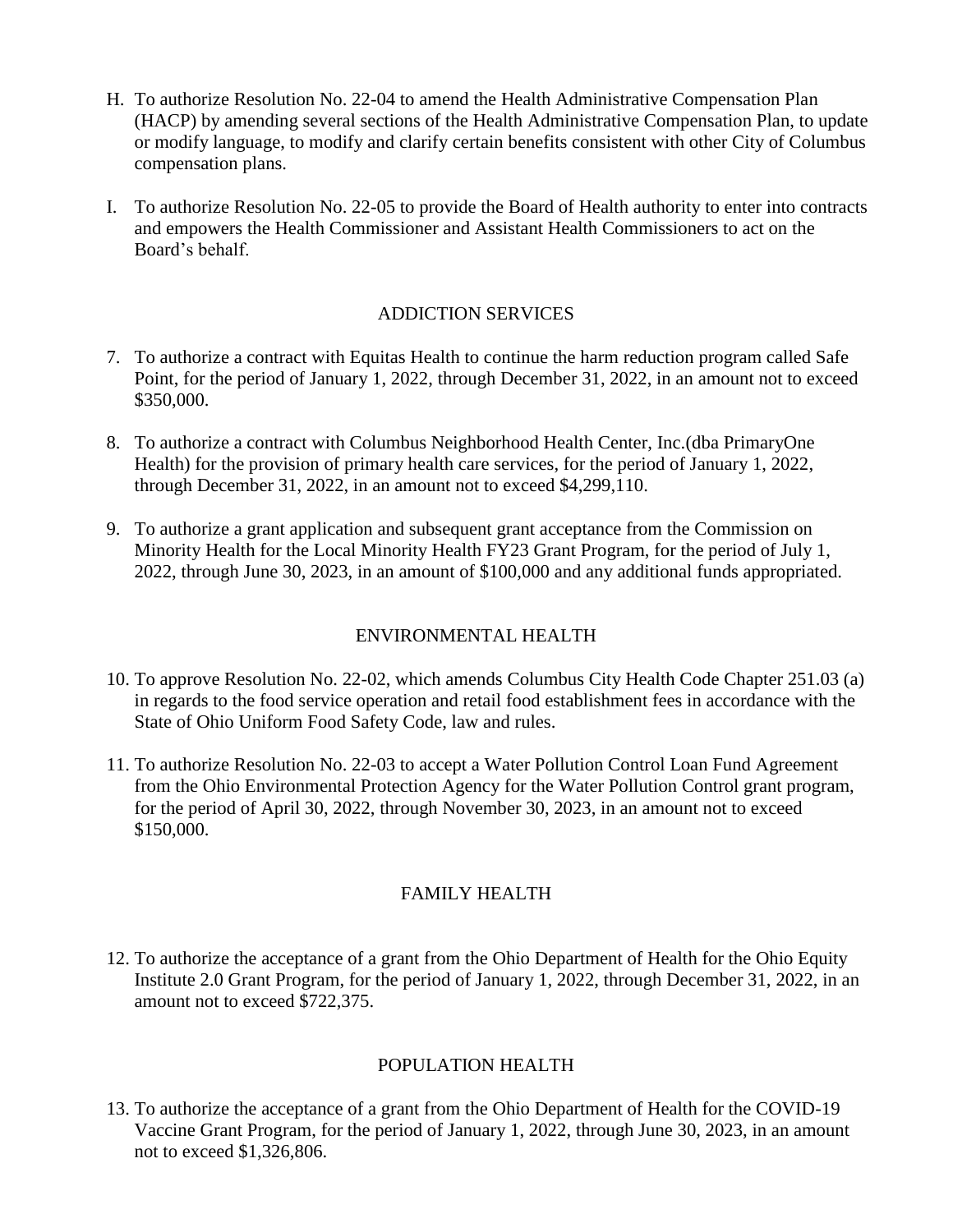# **OTHER BUSINESS**

- 14. Approval of Personnel Items
- 15. Next Scheduled Meeting March 15, 2022, at 2:00 p.m.
- **16.** Adjourn Regular Meeting